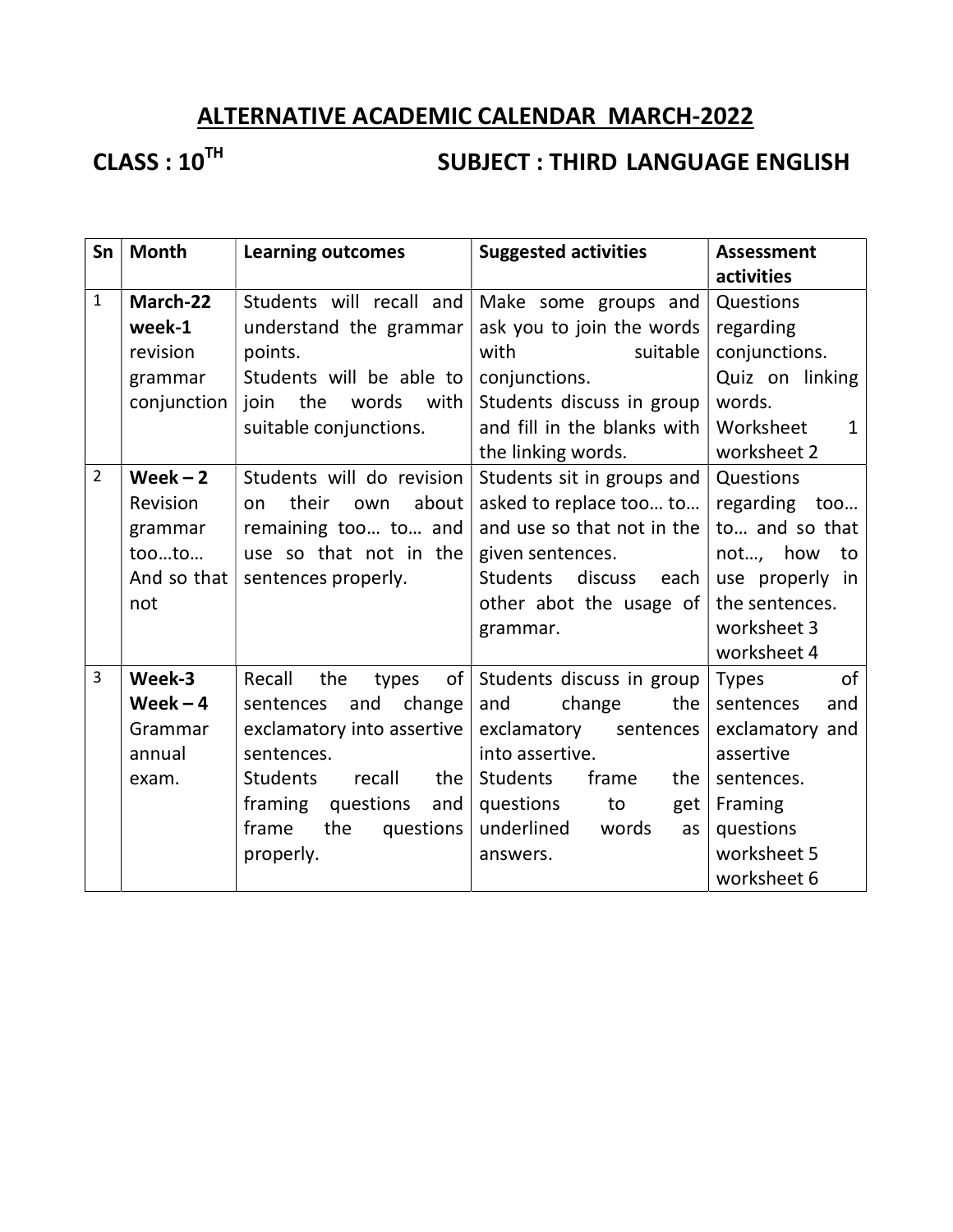## **WORKSHEETS**

## 10<sup>th</sup> Standard Third Language English

## Worksheet  $-1$

### Fill in the blanks with the suitable words in the brackets.

#### ( and, that, or, but, so, because)

- 1. Chandra ……………………………………………… Ravi are brothers.
- 2. Do ……………………………………………… die.
- 3. He worked hard ……………………………………………… got distinction.
- 4. He is late ……………………………………………… he missed the first rank.
- 5. Raju went there ……………………………………………… he could not meet his friend.
- 6. Tell him ……………………………………………… I am doing well.

## Worksheet – 2

#### Complete the following with linkers.

#### (in, or, and, though, after, how)

- 1.Yyou can buy red dress …………………………………………… blue dress.
- 2. Shwetha looks pretty …………………………………………… blue dress.
- 3. They started writing the exam …………………………………………… the first bell.
- 4. Tell me ……………………………………………you got the distinction?
- 5. Time …………………………………………… tide wait for none.
- 6. …………………………………………… he is poor, he is honest.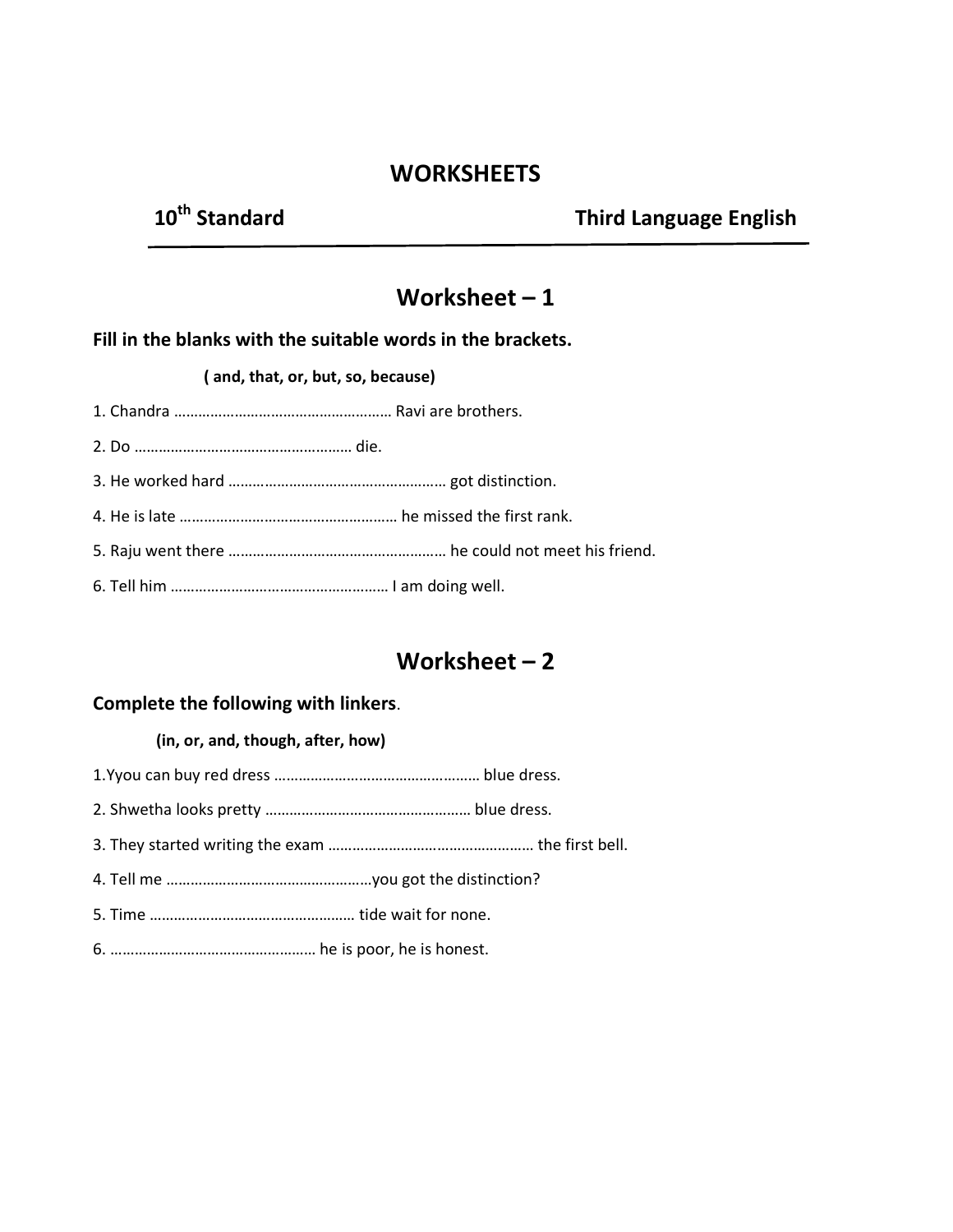## Work Sheet – 3

## Re write the following sentences using so that not.

| 1. This news is too good to be true.      |
|-------------------------------------------|
|                                           |
| 2. It is too late to mind it.             |
|                                           |
| 3. The fruit was too rotten to eat.       |
|                                           |
| 4. The sight was too dreadful to be seen. |
|                                           |

## Work Sheet – 4

## Rewrite the sentences by removing too… to… and use so that not.

| 1. The sun is too hot for hours to go out at present. |
|-------------------------------------------------------|
|                                                       |
| 2. He is too proud to beg.                            |
|                                                       |
| 3. The box is too heavy to lift.                      |
|                                                       |